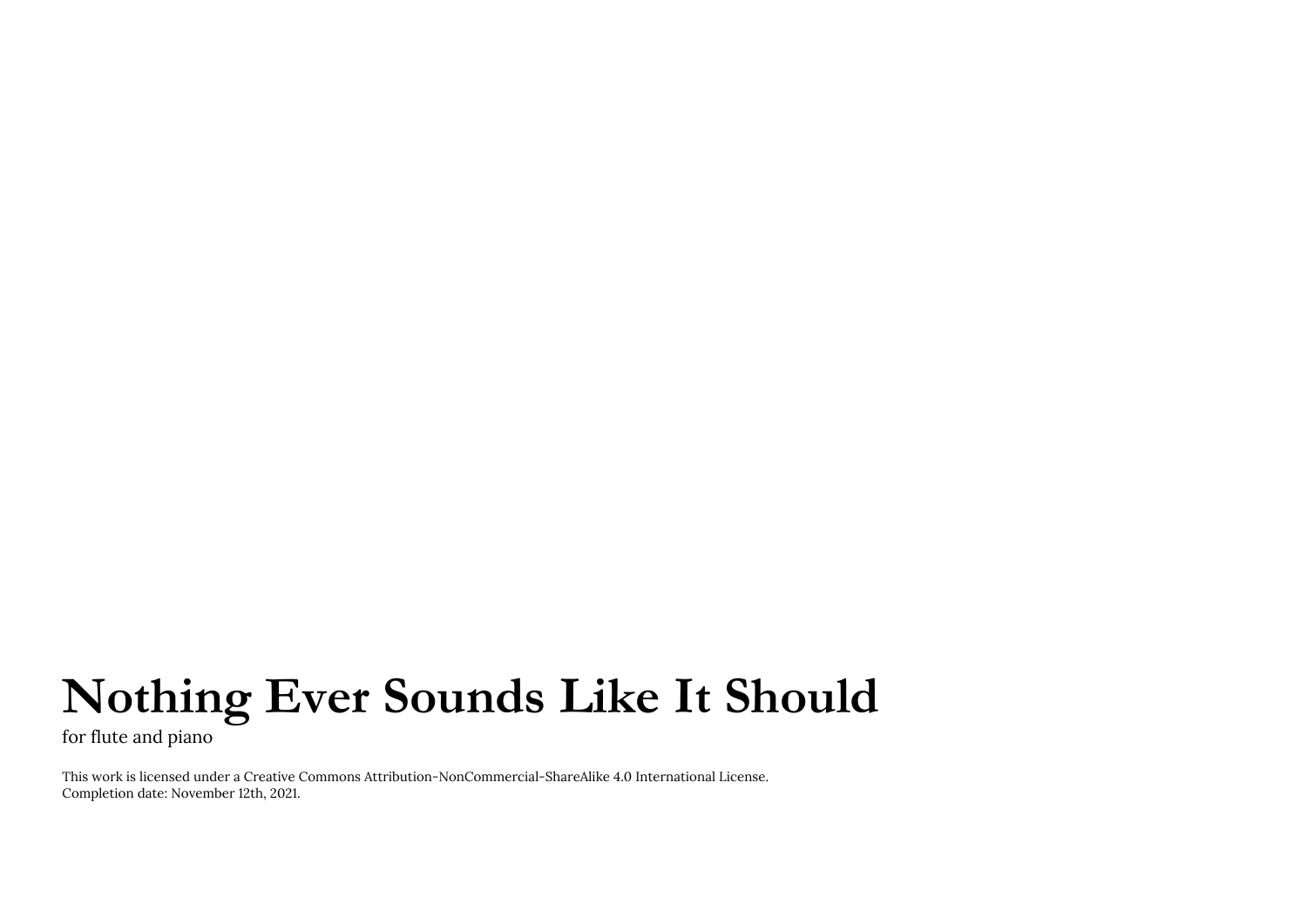Depending on the venue, dynamic indications may require adjustment. The flute should always outweigh the piano by a small amount, but not overpower it. A good place to check the balance is in mm. 18–23, where in the flute part the 4-note motif is immediately followed by its echo. Both the original statement and the echo should be clearly audible over the piano backdrop, and the echo should be recognizable as such. (The flute part includes several such echoes, not always immediately following their source, but this logic applies to those echoes as well.)

Accented notes in the piano part are just slightly louder than their unaccented counterparts.

The flute part of this piece is reprised, in fragmented form, in another work: Puzzle Piece, for solo vibraphone. Both works are satellite pieces of an earlier piece: Many Pink Butterflies for flute, clarinet, and vibraphone. If they are included in the same program, they would benefit from being separated from each other by other pieces.

The tempi may be slightly higher or lower than indicated, but the timing of the notes within the chosen tempo must be absolutely exact: no rubato, no slight deceleration at the end of a section, etc. Only the bridge (mm. 88–103) can be an exception.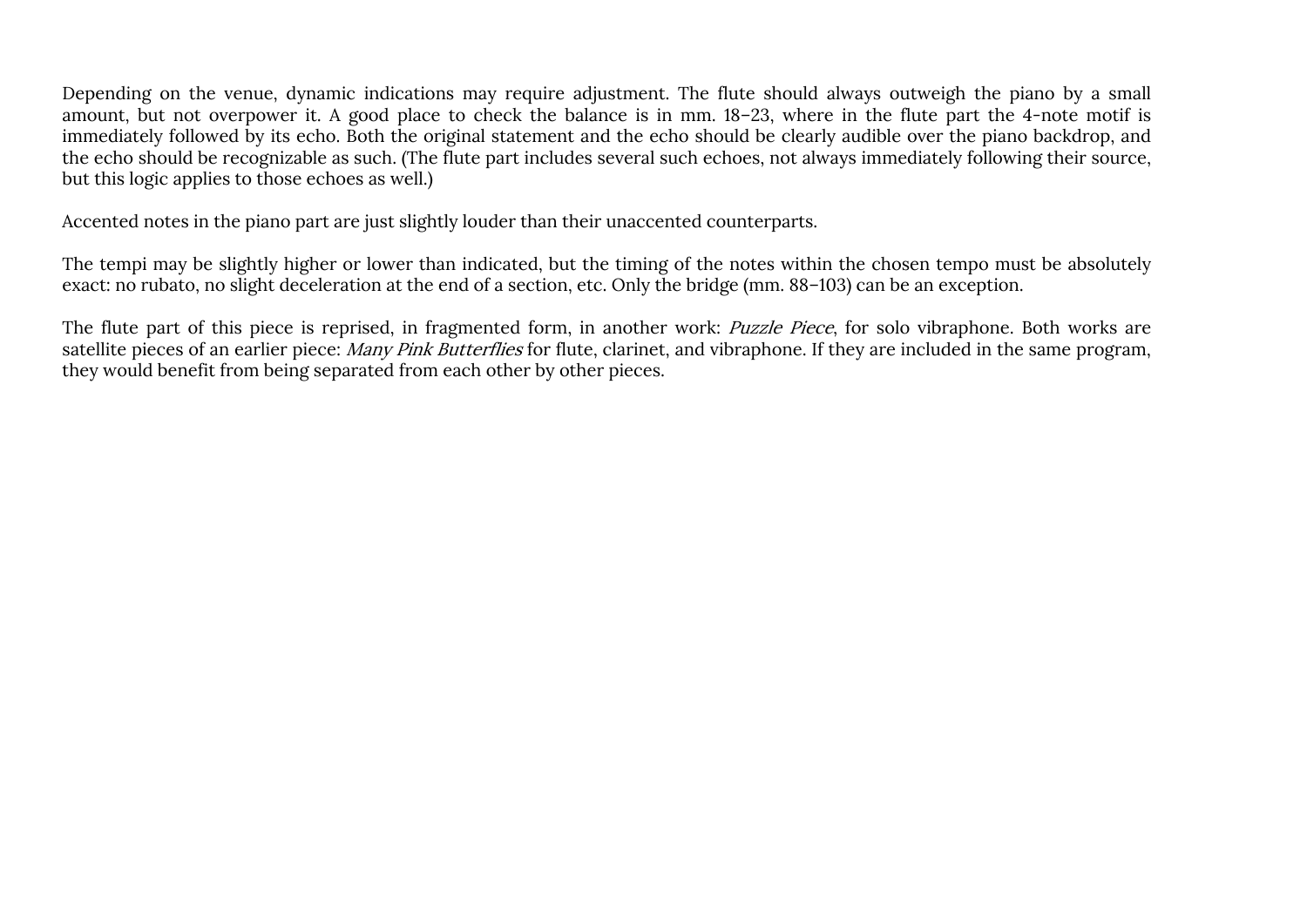

 $\Omega$ *12* Έ  $\overrightarrow{\textbf{e}}$  $\epsilon$ mp  $3 - -3$ 3 $\perp$   $\mathfrak{D}$ 



## Nothing Ever Sounds Like It Should



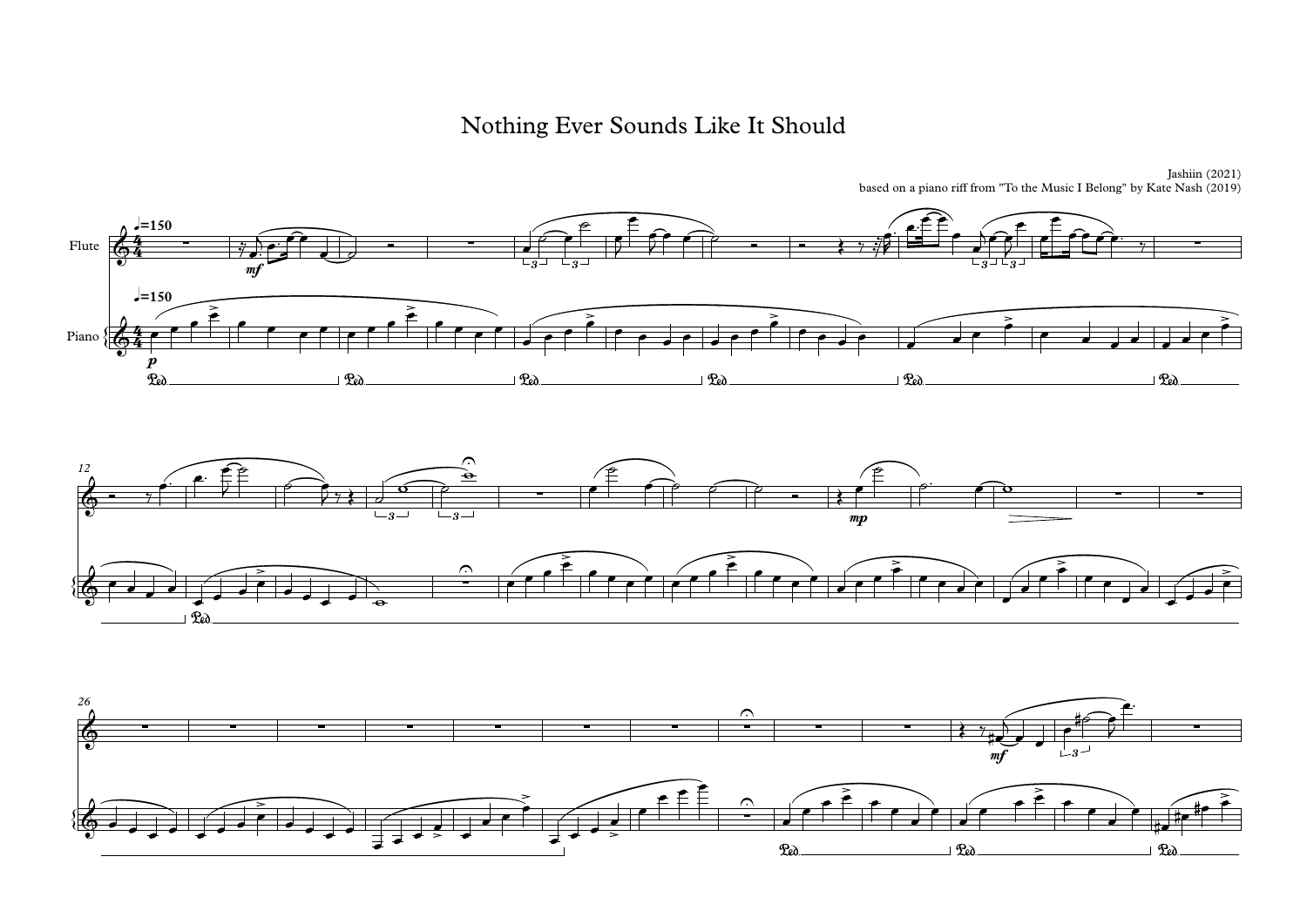